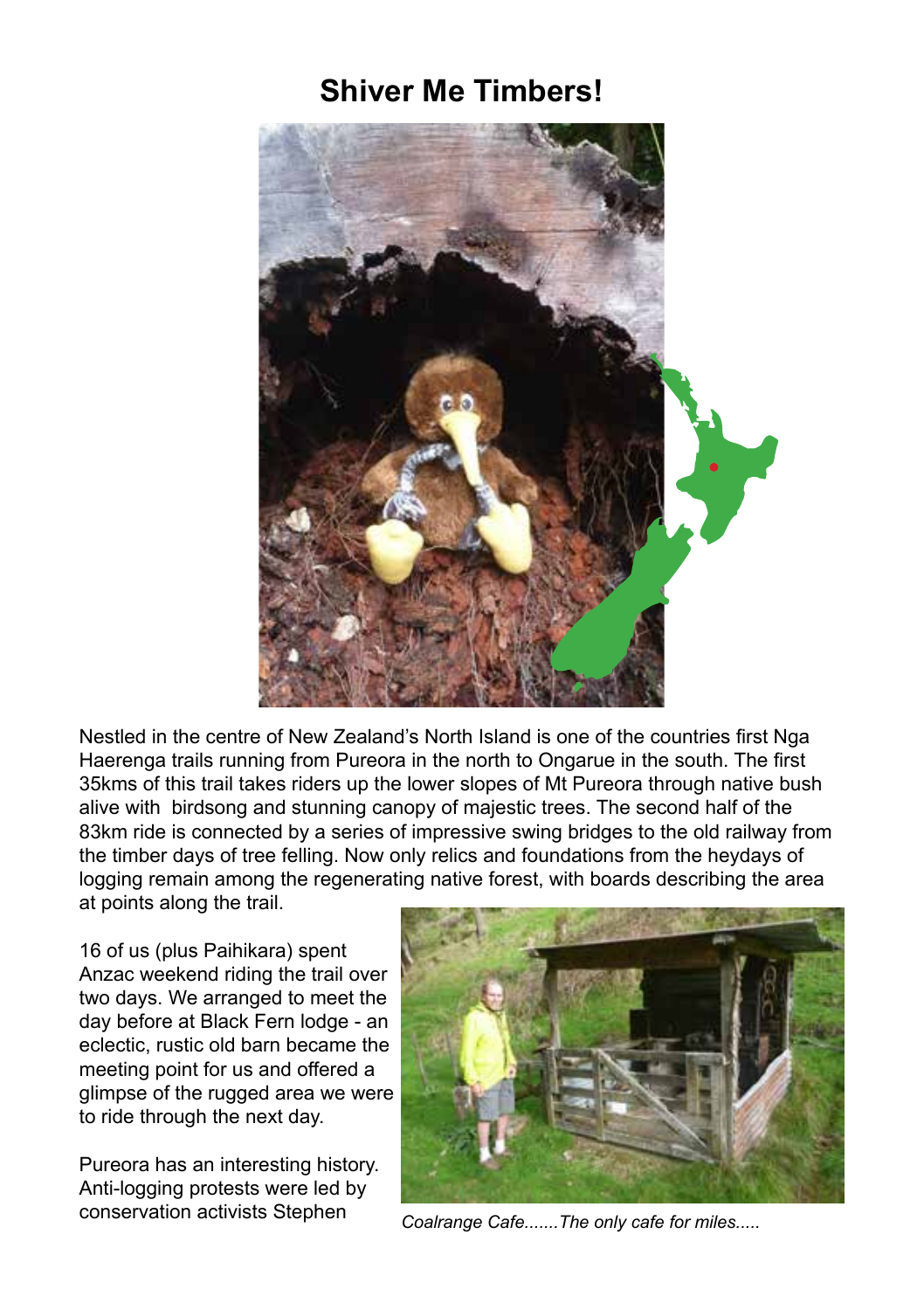King, Shirley Guildford, and others in the late 1970s. They had a novel way of erecting platforms on treetops, sitting over it to protest logging operations in the forests. The result of their efforts was tri-fold: the park was established in 1978; the Government changed rules to meet the protesters' demand to permanently stop logging operations; and the Native Forest Restoration Trust was formed which ensured that the park develops several areas into its present format. One of the pine forest areas that was restored with native species of trees, with great efforts of Guildford, was named in her memory in 1988 a year after her death as the "Shirley Guildford Grove".



Lower altitudes are characterized by tawa and tree ferns, as well as tall native trees, including kahikatea, matai, miro, rimu, and totara. The Pouakani Totara tree, New Zealand's tallest totara, is located east of the Field Centre. The giant totara, rimu, matai, miro and kahikatea trees tower 40–60 metres, and belong to an ancient family of trees dating from the dinosaur era. Higher altitudes include kamahi and Hall's totara; sub-alpine herbs are abundant near the peaks. Grasses within the park include toetoe.

There is rich native bird life in this forest including the rare kōkako and the kaka, kākāriki, kuku (kereru, a native pigeon), and North Island Robin. Piwakawaka (Fantail) and Tom Tits continuously accompanied us we rode along. The pure water in the park is also home to endangered whio (Blue Duck) which live in the fast moving water of the local rivers.

With the development of the Nga Haerenga Trails this area has been developed into a superb two day ride suitable for most energetic people.

We had two shuttles available to get us from Black Fern lodge to the start at Pureora Forest HQ.

*Stop at the first shelter on the way up Mt Pureora*

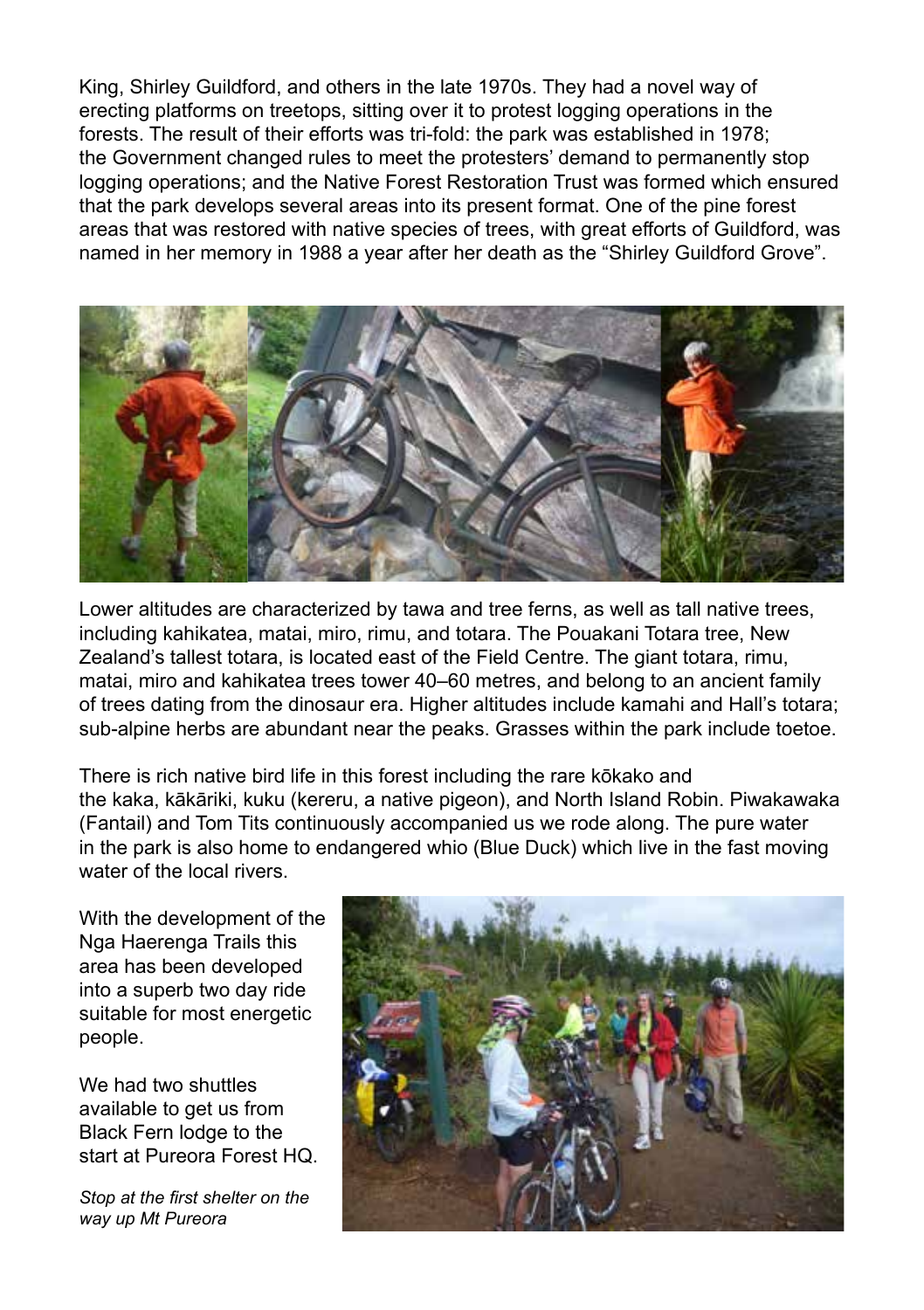

5 riders started a little bit before the main group of 13. A few km into the ride we came to the side track that goes to the small crawler tractor – a relic from the logging days that is now abandoned in the middle of the forest. Several club members debated something about spark plugs and engines before returning to the main track and continuing up the mountain. We climbed gently for the first 13 kms and had a stop at the first shelter for morning tea. The view from here

was across an area that had recently been logged and is now in the process of revegetation. The weather was dry and a bit overcast but the track was a quite muddy as a result of the previous couple of wet weeks. There were plenty of muddy puddles to negotiate! The forest was full of interesting plants and fungi. Keith spotted the most amazing bright blue toadstool thing (Blue Entoloma) that looked like a smurf should be under it!

The later group caught the early group at the high point for the ride and we continued together for the rest of the day. Lunch was at the end of one of the swing bridges that had been purposely built to get riders across some very deep gullies. These offer some of the few open areas on the trail to sit in the sun.



At the 35km mark we came to the Black Fern Lodge turnoff. This 4km track took us back to the lodge through an area of pine forest that is quite steep. The grassy track through the forest was also very slippery and tested even the most skilled riders. 7 hours after starting we were all back at the barn toasting our successful ride. For some of us it was a pretty tiring day and Clive and Keith decided to abandon riding the second day for various reasons.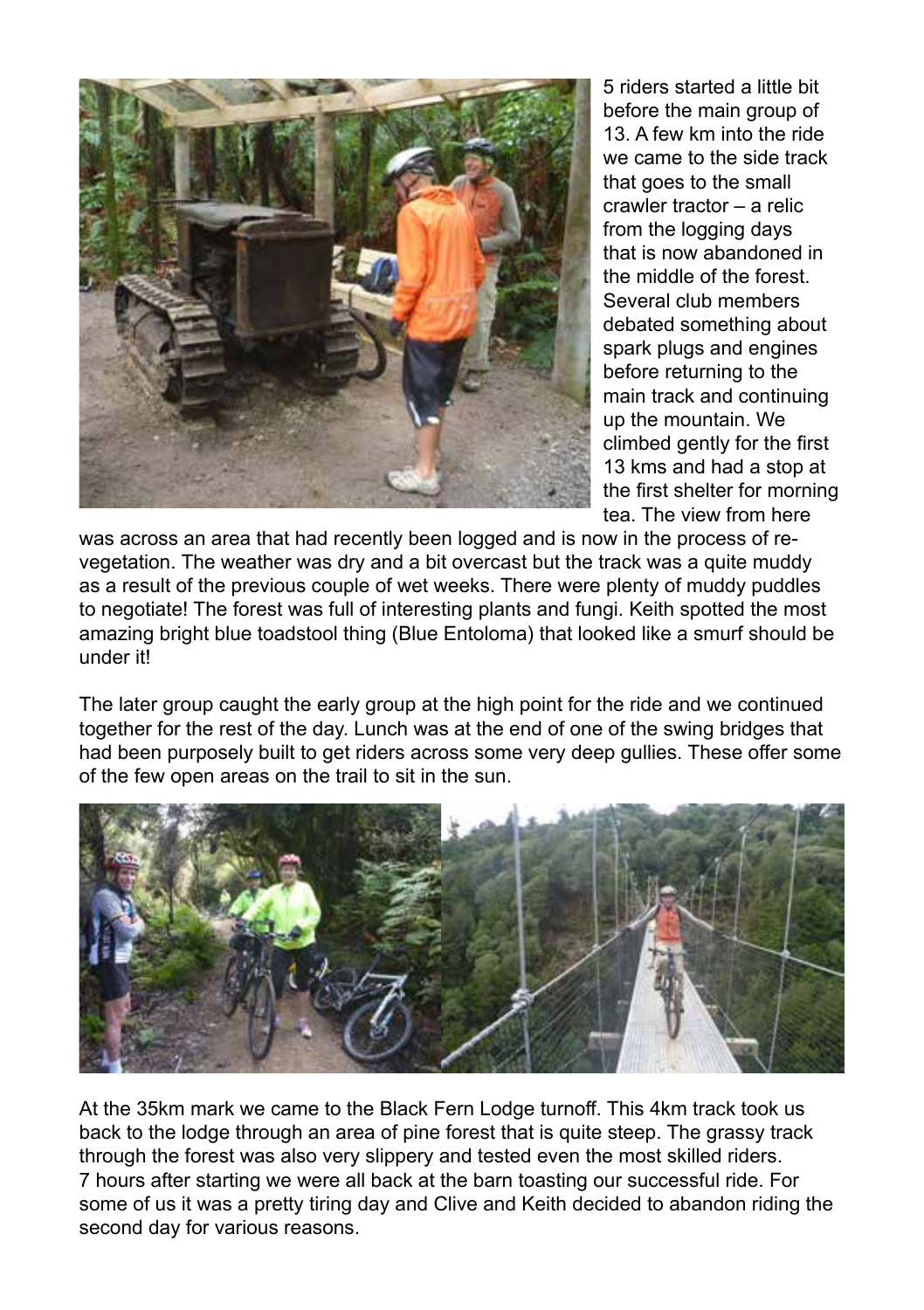

*We all enjoyed a toast at the end of seven hours out on the trail.....some the ACTA riders around the long table in the barn.*

*Other images from the day's riding experience.... high bridges and wet puddles!*









*Approaching the turn off, at the end of the day, for Black Fern Lodge.*

*Today was also a very successful trial of the "third Wheel" on Roel's bike.*

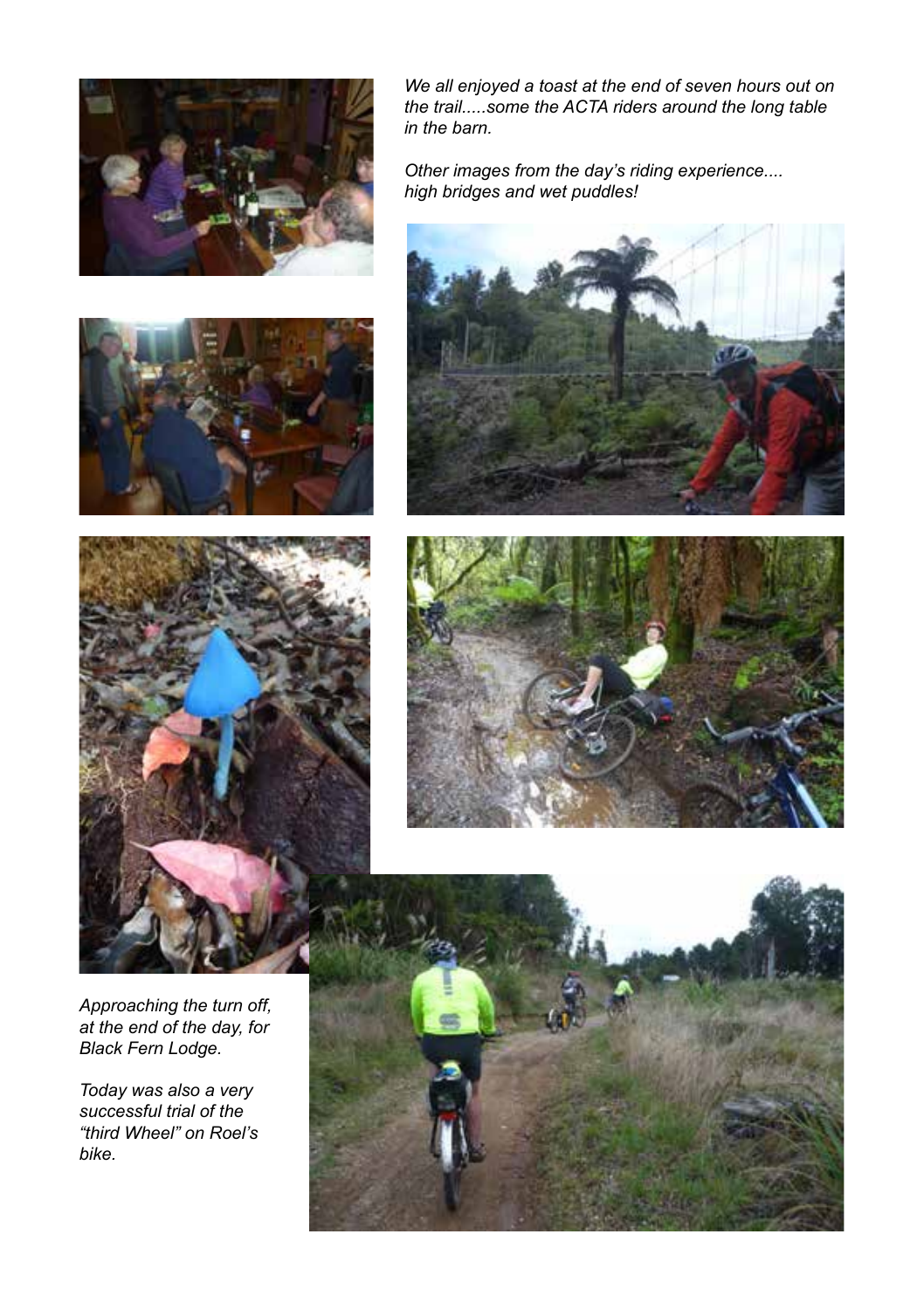The next day was overcast and low cloud blanketed the ridges that we were to climb to get back to trail. With a steady climb ahead some of us decided to pay an extra shuttle fee to be delivered to the top of the last climb in the pine forest from yesterday. 4 hardy riders rode from the lodge and waited at the main trail junction for the rest of the group. It was a pleasant rest for a short time with lots of bird activity in the forest.



The second day followed the old logging tramline. The entire trail has markers every kilometer along it's length. From marker 39 to 42 is an easy ride through newly regenerating forest. From marker 42 you climb steadily through tawa and tanekaha forest, before levelling out towards the Maramataha Bridge. This is the longest and highest bridge on the trail at 141m long and 53m high. From



the bridge, the longest climb of the day (around 30 minutes) will bring you to a cleared area known as "the terminus" just past the 47 mark; the most northern point on the tramline. The trail is almost entirely downhill from this point to the end in Ongarue.

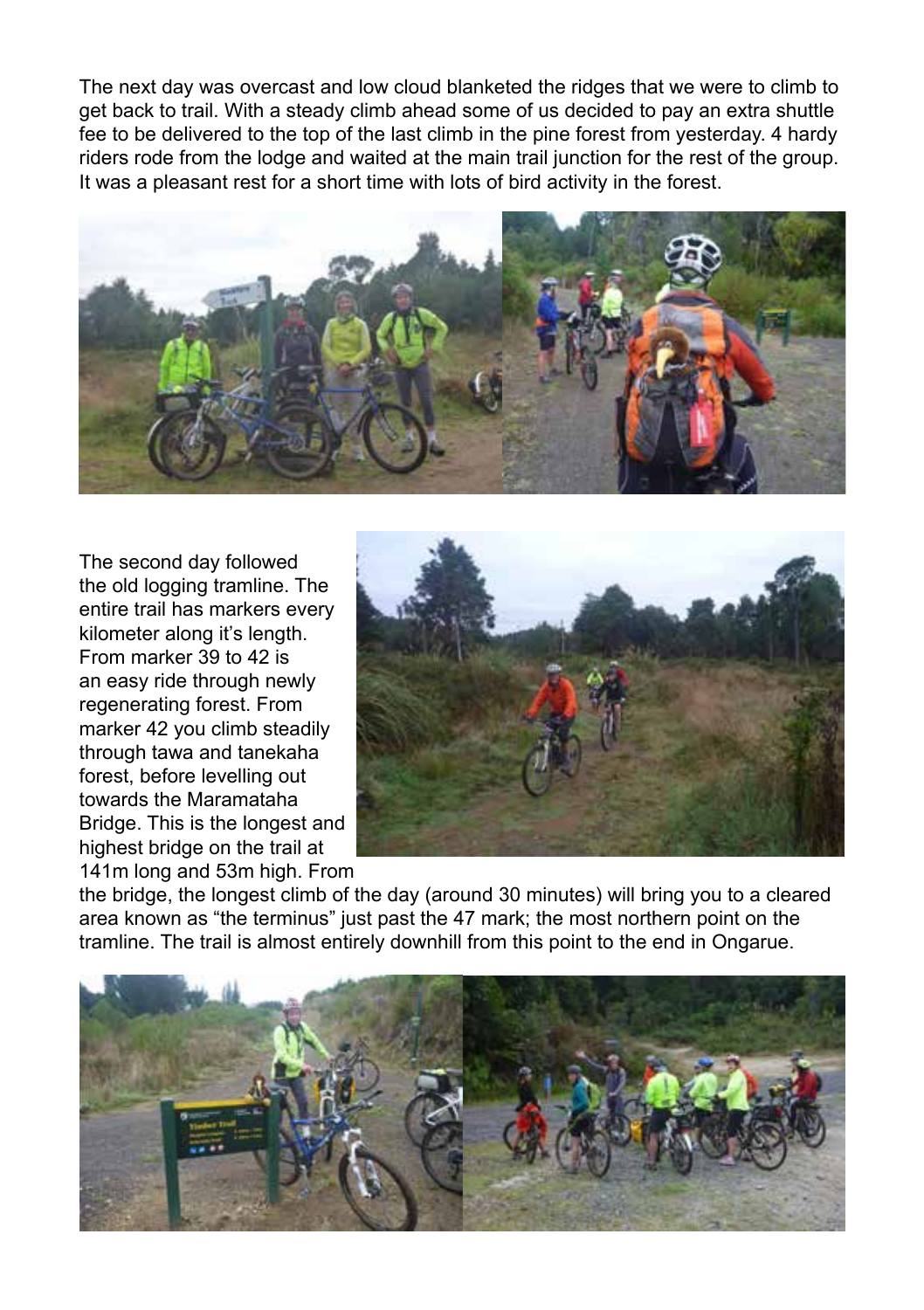*You needed a good head for heights whilst riding over the bridges.*

*The view down to the streams below was fantastic!*



## *Lunch stop on day 2.*





*Beautiful native bush regenerating along the streams offers cover for the multitude of bird species that we could constantly hear along the trail.*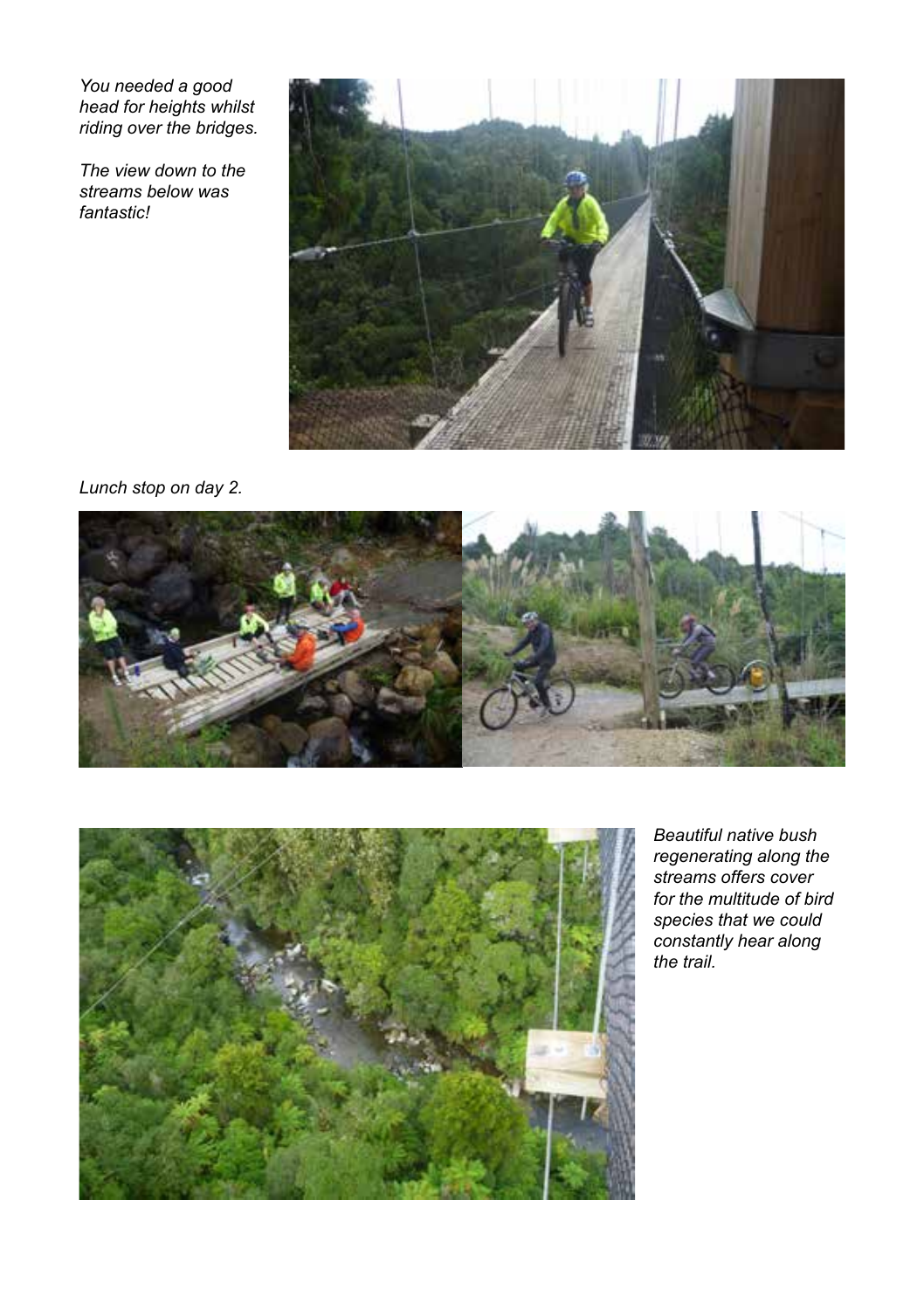

*The spiral at the end of the trail. Quite a novelty to us all.*



*Pai rode in my back pack this time!*